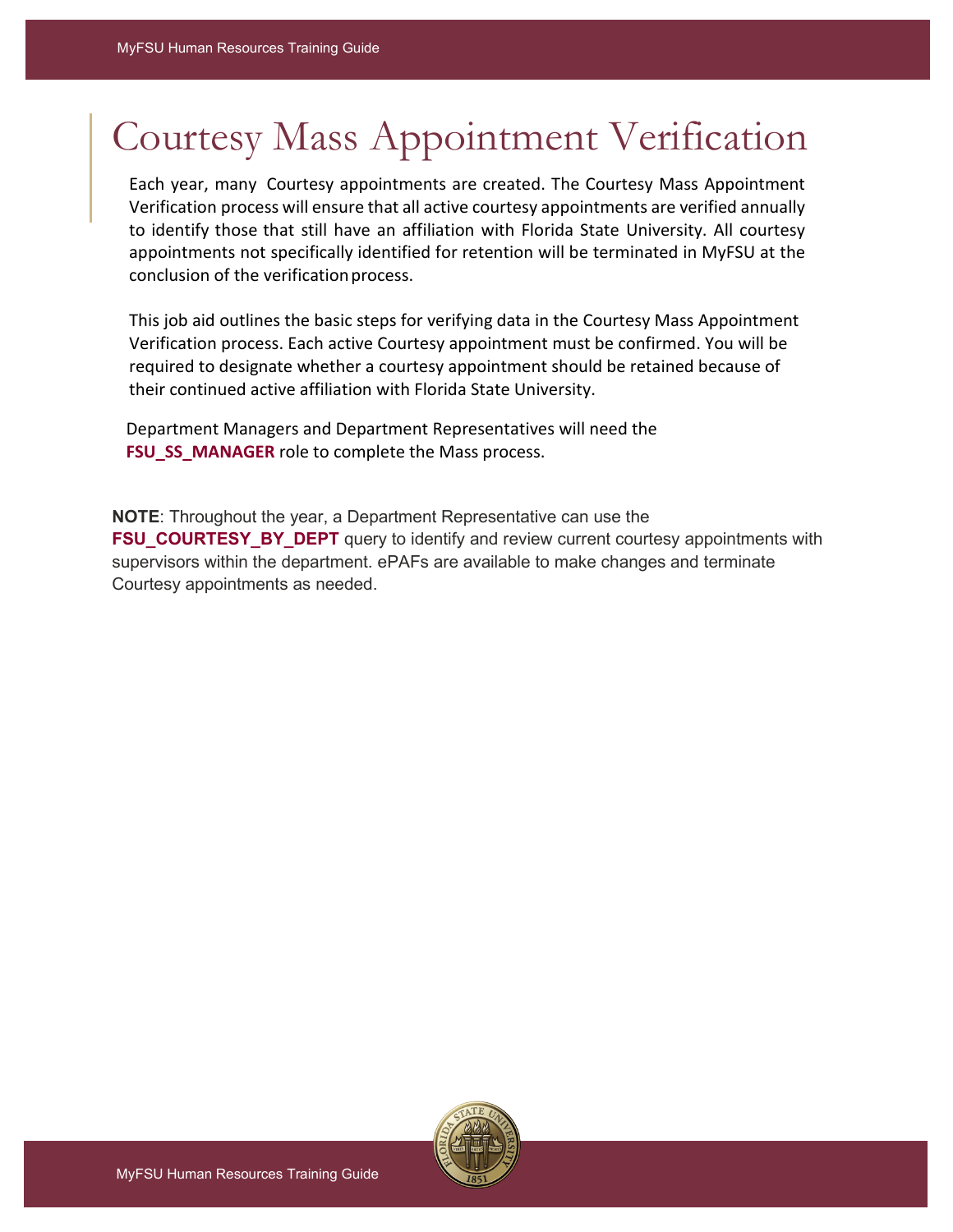## Department Representative Step

**1.** Go to **Manager Self Service** > **Job and Personal Information**



**2. CLICK FSU Mass Appointments** > **Mass Appointments: Courtesy**

| <b>Manager Self Service</b><br>∢         |                                                                                               |
|------------------------------------------|-----------------------------------------------------------------------------------------------|
| <b>FSU Mass Appointments</b><br>$\wedge$ | <b>Mass Appointments: Courtesy</b>                                                            |
| GA Mass Appt Dept Approval               | Enter any information you have and click Search. Leave fields blank for a list of all values. |
| <b>Mass Appointments: Courtesy</b>       | <b>Find an Existing Value</b><br>Search Criteria                                              |
| Mass Appts: Courtesy Approval            | Search by: Department V begins with                                                           |
| Dual Compensation (Core)<br>$\checkmark$ | Search<br><b>Advanced Search</b>                                                              |
| View Employee Personal Info              |                                                                                               |
|                                          |                                                                                               |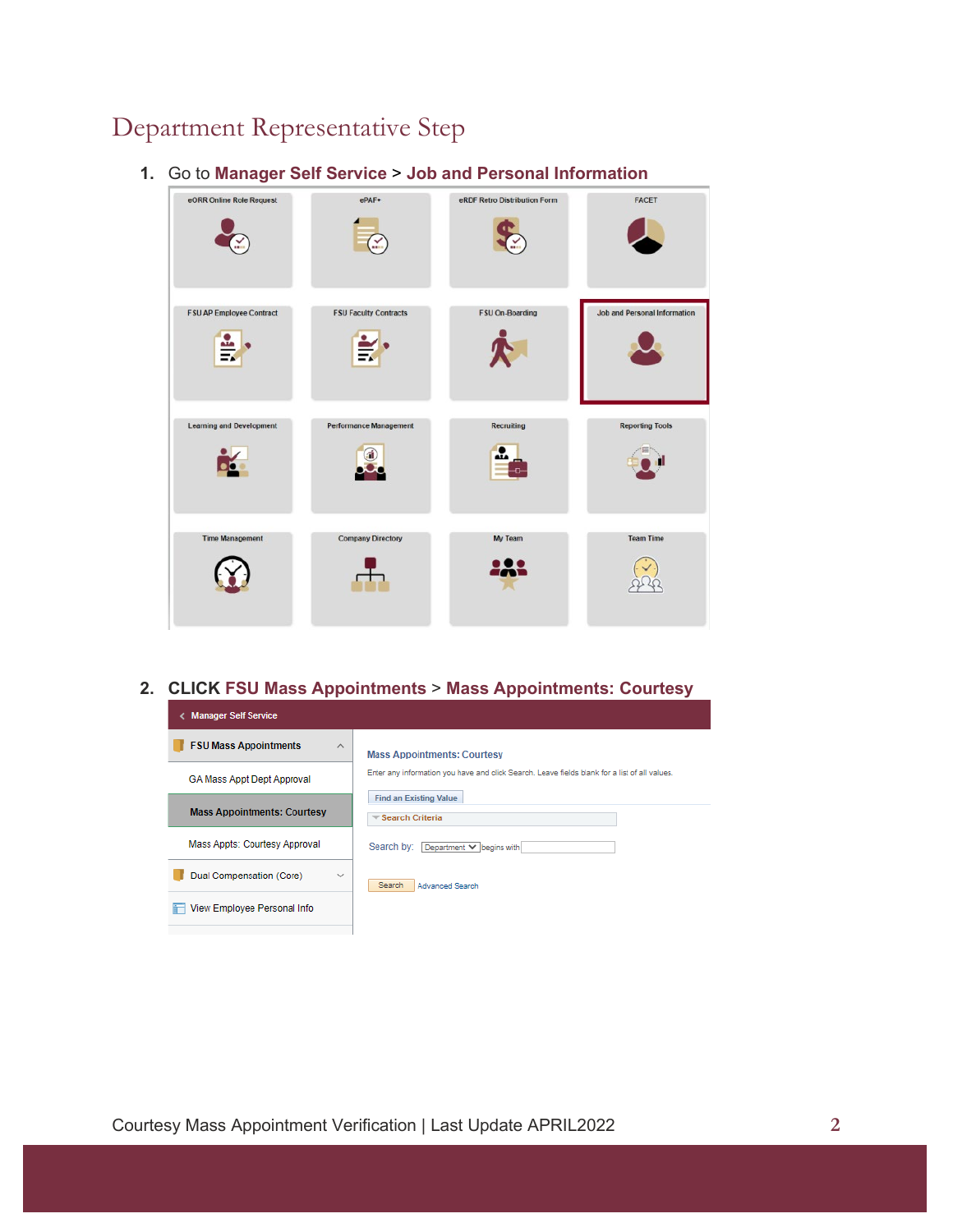**3.** Enter the department number of the Courtesy Appointment requiring review and click **SEARCH.**

| ⋏            | <b>Mass Appointments: Courtesy</b><br>Enter any information you have and click Search. Leave fields blank for a list of all values. |
|--------------|-------------------------------------------------------------------------------------------------------------------------------------|
|              | <b>Find an Existing Value</b><br><b>▼ Search Criteria</b>                                                                           |
|              | Search by: Department V begins with 031000                                                                                          |
| $\checkmark$ | Search<br><b>Advanced Search</b>                                                                                                    |
|              | No matching values were found.                                                                                                      |

**4.** All Courtesy Appointments are set to "Terminate" initially. To retain the Courtesy appointment, you must **CHECK** the "Retain" box. To terminate the courtesy appointment, you must **LEAVE** the check in the "Terminate" box.

| $\overline{(\cdots)}$<br>Appointment |        |           |     |                 |                    |            |                       |
|--------------------------------------|--------|-----------|-----|-----------------|--------------------|------------|-----------------------|
| Terminate                            | Retain | Empl ID   | Rcd | Name            | <b>Last Update</b> | Action     | <b>Last Hire Date</b> |
| ' 0                                  |        | 000012345 |     | Sally Seminole  | 11/28/2018         | <b>DTA</b> | 09/06/2018            |
| 2 M                                  |        | 000012346 |     | Ronnie Renegade | 08/21/2018         | <b>DTA</b> | 05/04/2018            |

**5.** Once you have reviewed and checked either "Terminate" or "Retain" for each row, **CLICK** Save – this is located at the bottom of the screen.

|    |                          | 000102916 |          | 0A <sup>F</sup>      |
|----|--------------------------|-----------|----------|----------------------|
| AB |                          | 000102915 |          | $0$ $C_{\text{air}}$ |
|    | Return to Search<br>Save |           | = Notify |                      |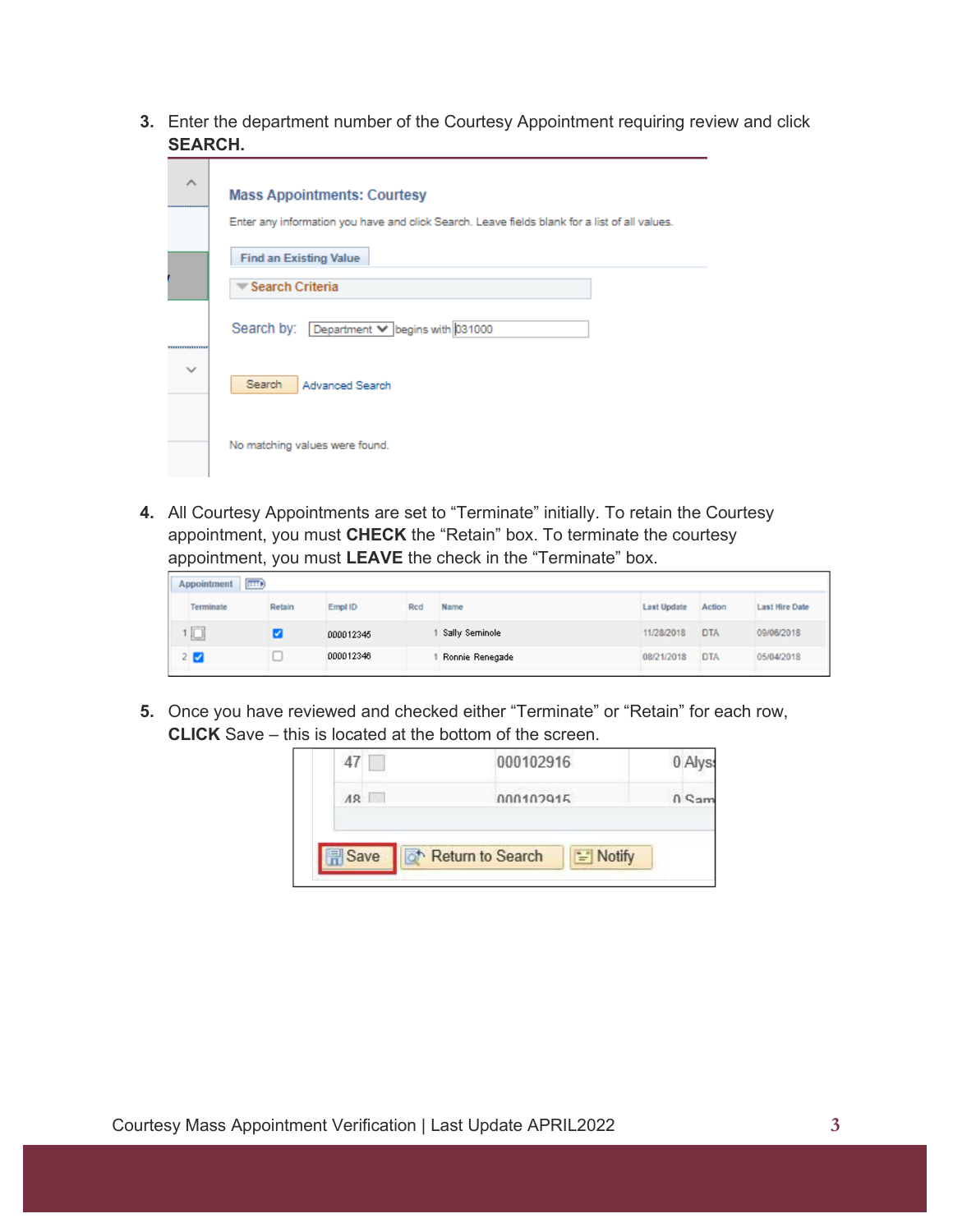## Department Manager Step

This step is done only by the department manager and can be completed only after the system has been released to department managers.

**Approvals:** The Department Representative will have selected all courtesy appointments as "Terminate" or "Retain." Department Managers have the ability to change the "Terminate" or "Retain" checkboxes. Once the courtesy appointments have been reviewed or revised, confirm by checking "**Approve**" for **each row**.

- eORR Online Role Request ePAF+ eRDF Retro Distribution Form FACET **SP** FSU On-Boarding FSU AP Employee Contract **FSU Faculty Contracts Job and Personal Information** ÷. ¥ Æ Learning and Development Recruiting **Reporting Tools** Performance Manager ÷. ò. 6  $\bullet$  .  $\blacksquare$ **Company Directory** My Team Team Time 222  $\begin{pmatrix} 1 \\ 2 \end{pmatrix}$
- **1.** Go to **Manager Self Service** > **Job and Personal Information**.

**2.** Click **FSU Mass Appointments** > **Mass Appts: Courtesy Approval**

| <b>Manager Self Service</b><br>≺         |                                                                                               |
|------------------------------------------|-----------------------------------------------------------------------------------------------|
| <b>FSU Mass Appointments</b><br>$\wedge$ | <b>Mass Appt: Courtesy Approvals</b>                                                          |
| <b>GA Mass Appt Dept Approval</b>        | Enter any information you have and click Search. Leave fields blank for a list of all values. |
| <b>Mass Appointments: Courtesy</b>       | <b>Find an Existing Value</b><br>Add a New Value<br>$\blacktriangledown$ Search Criteria      |
| <b>Mass Appts: Courtesy Approval</b>     | Search by:<br>Department $\vee$ begins with                                                   |
| Dual Compensation (Core)<br>$\checkmark$ | <b>Advanced Search</b><br>Search                                                              |

Courtesy Mass Appointment Verification | Last Update APRIL2022 **4**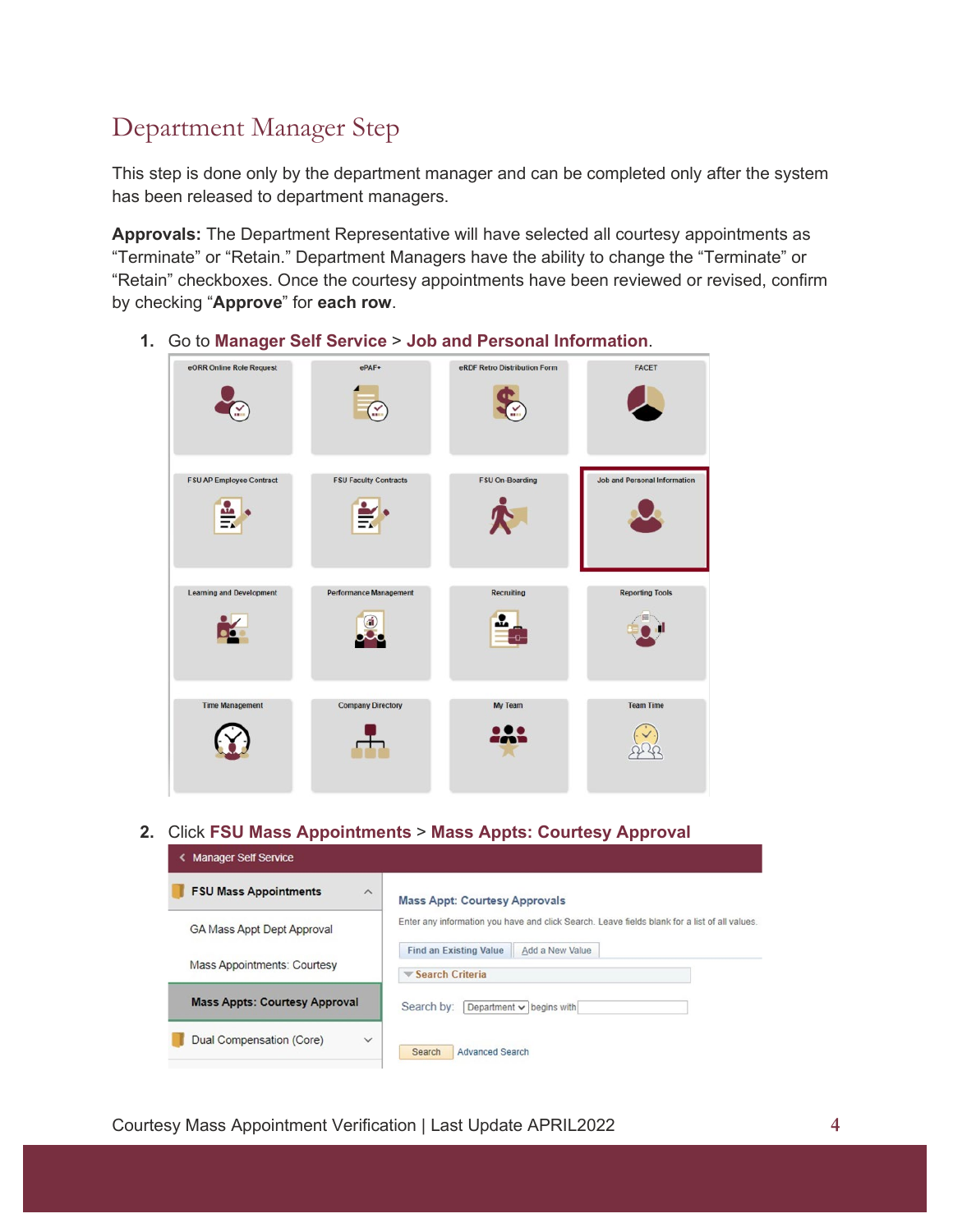**3.** Enter the department number of the Courtesy appointments that require review and approval and **CLICK** Search.

## **Mass Appt: Courtesy Approvals**

Enter any information you have and click Search. Leave fields blank for a list of all values.

| <b>Find an Existing Value</b><br>Add a New Value |  |
|--------------------------------------------------|--|
| $\blacktriangledown$ Search Criteria             |  |
| Search by: Department v begins with 013000       |  |

| <b>Advanced Search</b><br>Search |
|----------------------------------|
|----------------------------------|

**4.** Review the courtesy appointments. The department manager has the ability to edit the "Terminate" and "Retain" check boxes.

| Appointment | $\boxed{\text{min}}$ |           |          |     |                   |                    |            |
|-------------|----------------------|-----------|----------|-----|-------------------|--------------------|------------|
| Approve     | Retain **            | Terminate | Empl ID  | Rcd | Name              | <b>Last Update</b> | Action     |
|             |                      |           | 00012345 |     | Sally Seminole    | 08/21/2012         | <b>DTA</b> |
| $2 \square$ |                      | ◡         | 00012346 |     | Ronnie Renegade   | 02/12/2016         | <b>DTA</b> |
| $3 \Box$    |                      |           | 00012347 |     | David Diffenbaugh | 02/12/2016         | <b>DTA</b> |
| $4 \Box$    |                      | v         | 00012348 |     | William Westcott  | 02/12/2016         | <b>DTA</b> |

**5. Approve** the Courtesy Appointments for **each row**. Be sure to scroll all the way down in **both** windows.

|          | Appointment                                                                        | (n)                               |                         |                                     |             |            |                   |          |                 |                               |                                               |
|----------|------------------------------------------------------------------------------------|-----------------------------------|-------------------------|-------------------------------------|-------------|------------|-------------------|----------|-----------------|-------------------------------|-----------------------------------------------|
|          | Approve                                                                            | Retain ·                          | Terminate               | Empl ID                             | Red         | Name       |                   |          |                 | <b>Last Update</b>            | Action                                        |
|          | ☑                                                                                  | Ø                                 | О                       | 00012345                            | 0           |            | Sally Seminole    |          |                 | 08/21/2012                    | <b>DTA</b>                                    |
|          | 2 <sub>2</sub>                                                                     |                                   | $\overline{\mathbf{z}}$ | 00012346                            |             |            | Ronnie Renegade   |          |                 | 02/12/2016                    | <b>DTA</b>                                    |
|          | $3\sqrt{2}$                                                                        | $\overline{\mathbf{v}}$           | □                       | 00012347                            | 0           |            | David Diffenbaugh |          |                 | 02/12/2016                    | <b>DTA</b>                                    |
|          | ø                                                                                  | $\Box$                            | $\mathbf{z}$            | 00012348                            |             |            | William Westcott  |          |                 | 02/12/2016                    | <b>DTA</b>                                    |
|          |                                                                                    |                                   |                         | <b>Job and Personal Information</b> |             |            |                   |          |                 | $\alpha$<br>侖                 | $\circledcirc$<br>٠<br>►                      |
|          | Fiso Crisy Mass App<br>Mass Appointments: Courtesy: Approval<br>Department: 203002 | Medicine Pensacola<br>Apprové All |                         |                                     |             |            |                   |          |                 |                               | Print   New Window   Help   Personalize Party |
|          | $\overline{[11112]}$<br>Appointment                                                |                                   |                         |                                     |             |            |                   |          |                 | Personalize   Find   27   The | First ( 1.324 of 324 ( 1.85)                  |
|          | Retain<br>Approve                                                                  | Terminate                         | Empl ID<br>Rcd          | Name                                | Last Update | Action     | Last Hire Date    | Job Code | Title           | Supervisor Name               |                                               |
| $1 \Box$ | l Bi                                                                               | b                                 | 00004384/               | 4 Donna Pruett                      | 10/08/2017  | <b>DIA</b> | 06/05/2015        | HVOI2    | Ascc Protessor  | Paul McLeod                   |                                               |
| 2        | ia.                                                                                | IS.                               | 000043851               | 1 Jeffrey Chicola                   | 04/30/2021  | HIR        | 04/30/2021        | HSCC2    | Ascc. Professor |                               |                                               |